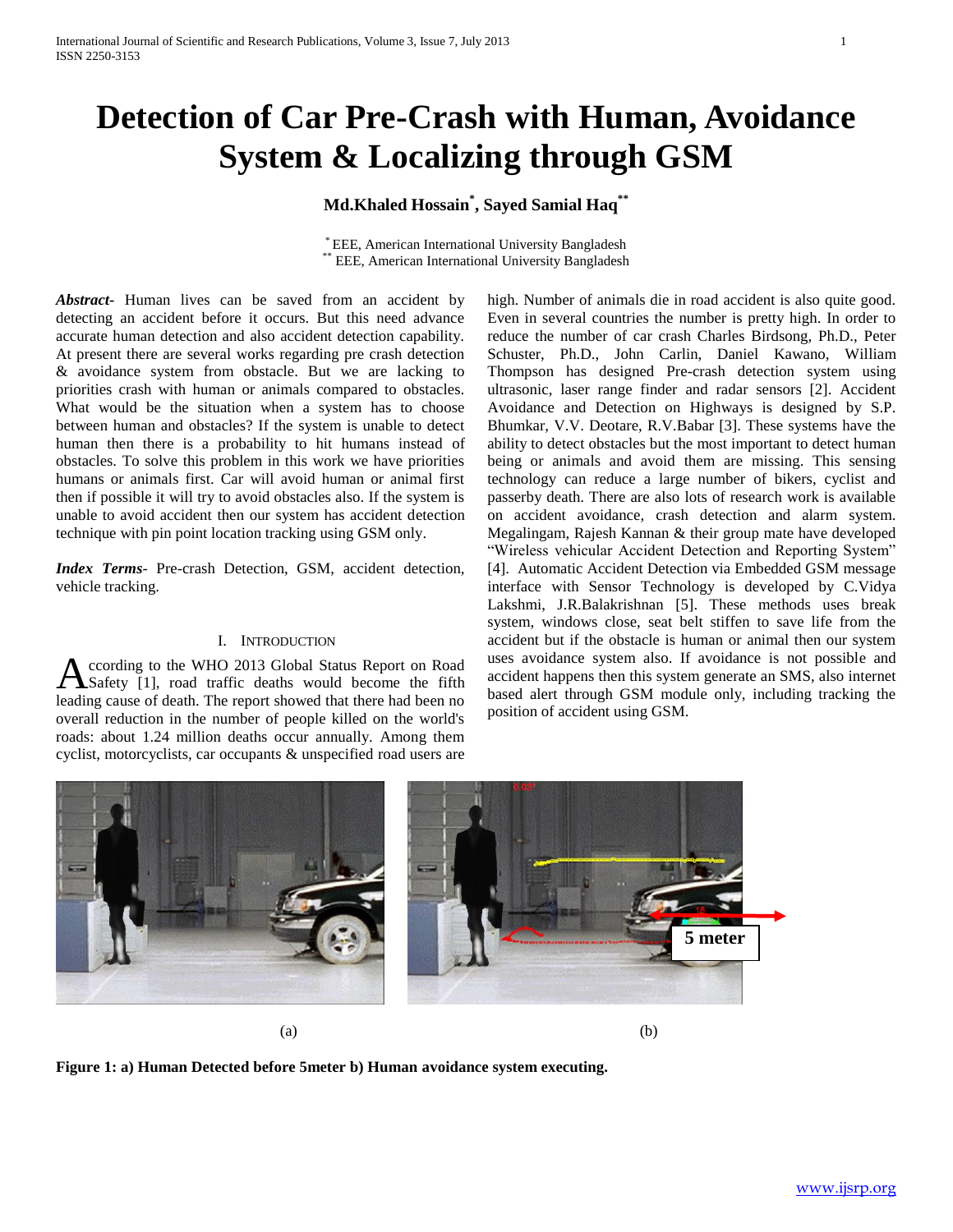

F**igure 2:- a) Unable to avoid obstacles. b) Accident Detected & Alarm generated.**

## II. MAIN TECHNOLOGY USED

## A. *Passive Infra Red sensor:-*

 Human sensing technology is the key of this project. Passive Infra Red sensor has been used to detect human in this project. Infrared radiation exists in the electromagnetic spectrum at a wavelength that is longer than visible light. It cannot be seen

but it can be detected. Objects that generate heat also generate infrared radiation and those objects include animals and the human body whose radiation is strongest at a wavelength of 9.4um [5].PIR sensor is able to detect the change of radiation of these infrared radiation. Bellow is a picture of working principle of PIR sensor.



**Figure 3:- Typical Configuration of PIR [5].**



**Figure 4:- Working principle of PIR sensor [6].**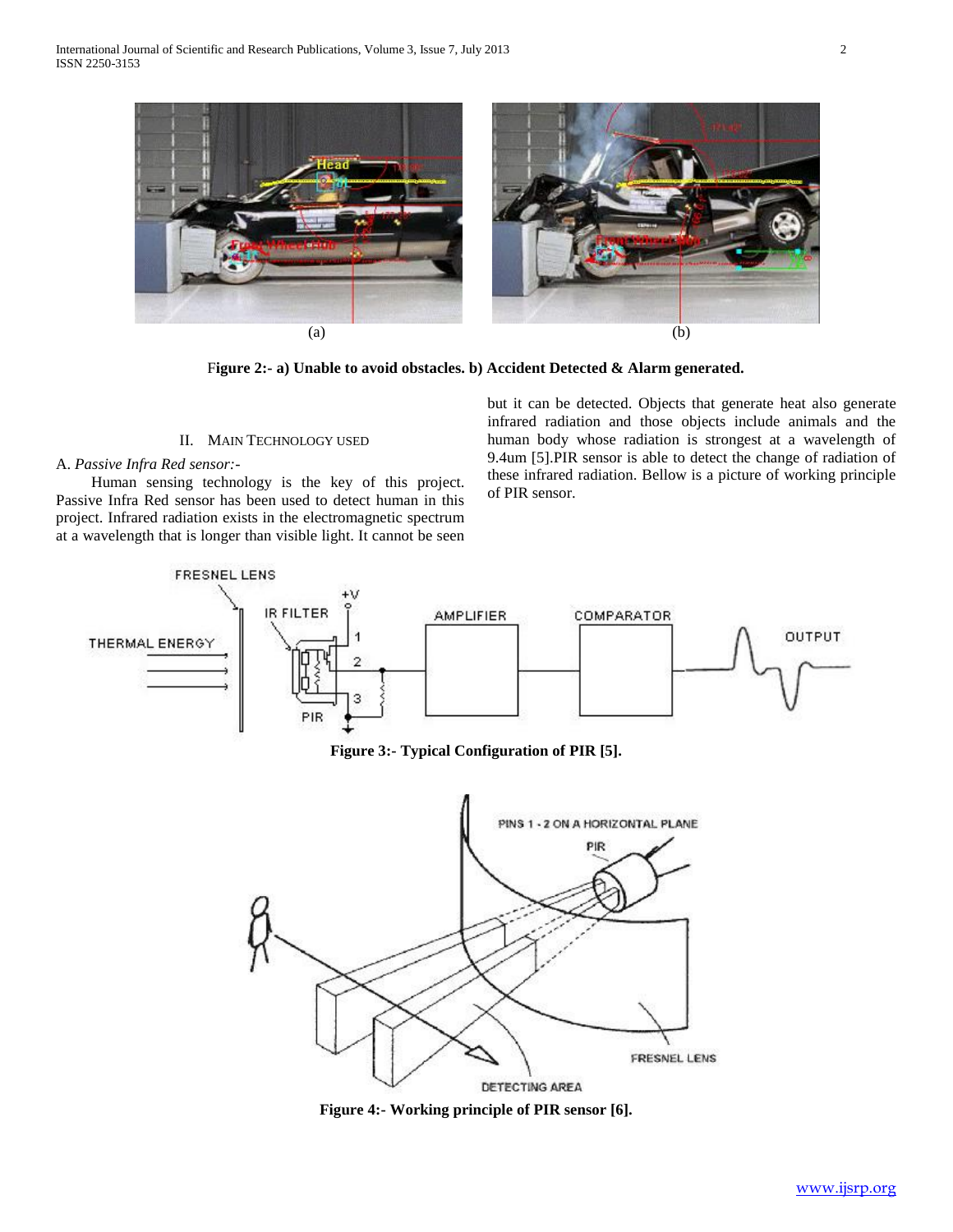If any human or animal passes in front of the PIR sensor or any movement is detected of human or animal in front of PIR sensor it generates +5v and -5v sine signal. A breakout board is used to detect this signal and convert it into a longer digital signal. The output of PIR sensor can be adjusted. For max it can create an output signal for approximately 1.2 seconds [6]. This is more than enough to detect the signal.

## B. *Fresnel lenses*

 FL65 Fresnel lens is made of an infrared transmitting material that has an IR transmission range of 8 to 14um which is most sensitive to human body radiation. It is designed to have its grooves facing the IR sensing element so that a smooth surface is presented to the subject side of the lens which is usually the outside of an enclosure that houses the sensor.

 The lens element is round with a diameter of 1 inch and has a flange that is 1.5 inches square. This flange is used for mounting the lens in a suitable frame or enclosure. Mounting can best and most easily be done with strips of Scotch tape.



 Detection area of a PIR sensor is 3m in width, 5m in length & 3m in height. But on average the width of any car is around 1.5m. We have to detect humans or animals within this width.

So, we have covered the lens area to reduce the width to 1.5m. Here is a picture bellow.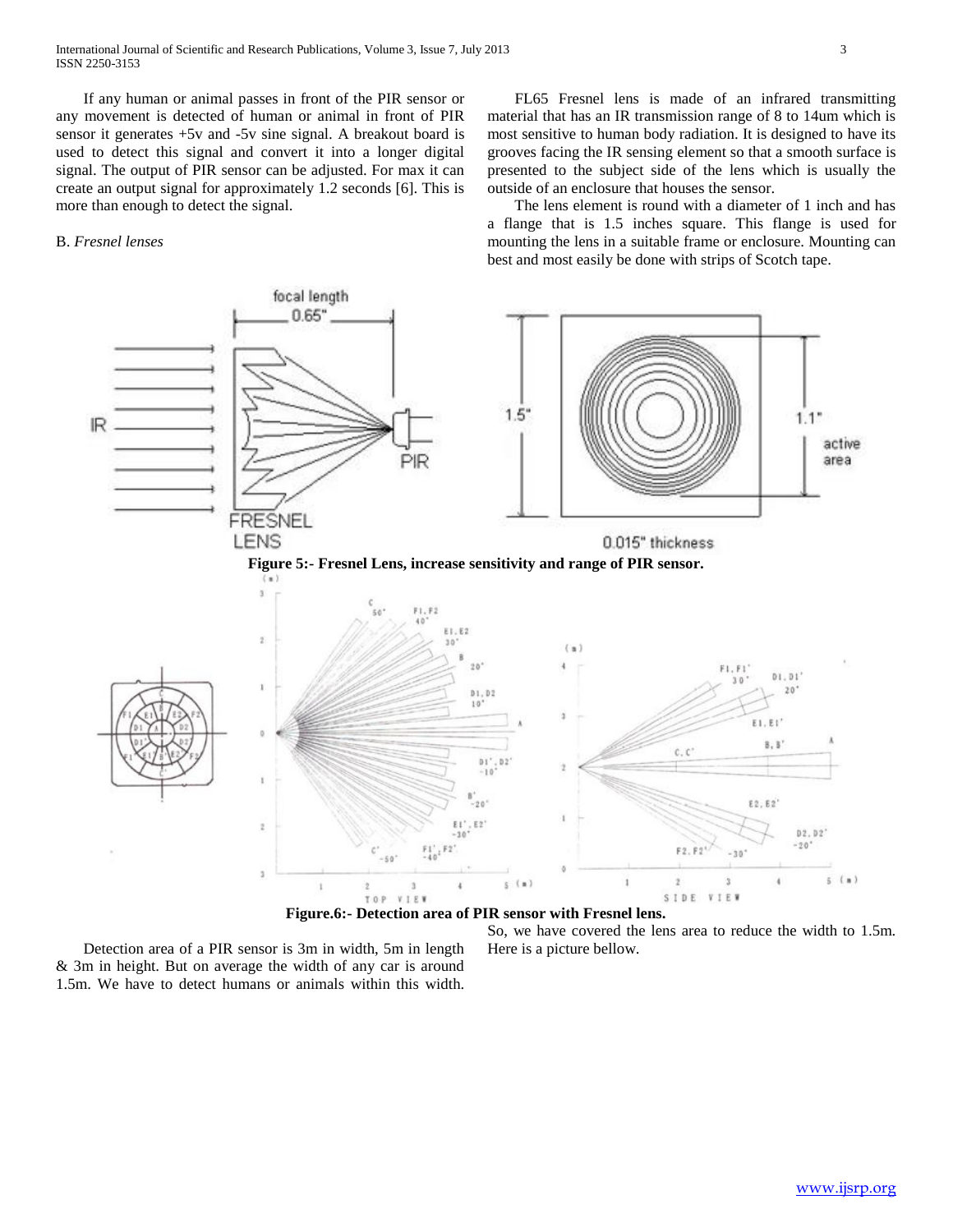

**Figure 7:-. Reduced width of PIR sensor.**

 In order to identify the position of the human being we need two sensors. Their detection area will overlap each other at the center. If both the sensor detect human means human is at the center. If left PIR only detect means the person is at the left side

of the car and same for the right side. Here is a figure describing the covered area.



**Figure 8:- Area covered by PIR sensors & human position detection**.

 With the help of distance sensor this system [2] is also able to find out the distance of the human.

#### B. Accident avoidance system:-

 An advance pre-crash system is also capable of avoid accident sensing human and their distance from vehicle. For example this system can execute an automated braking force. Determining the position of human or obstacle the system can handle the steering also. Also the system can generate an auto horn to indicate the person that a car is coming if driver forgets to press horn.

C. Accident Detection:-

 Most of the accident detection system uses complex 3 axis accelerometer, gravity sensor or costly android mobile phones with complex circuitry. In this system the accident detection method is also cheap and simple. We have used a tilt sensor to detect accident. Whenever any major accidents happens car jump or even flip over. We are detecting the amount of angle it rotated from ground. Tilt sensor can measure a rotation of minimum +15degree or -15 degree [7].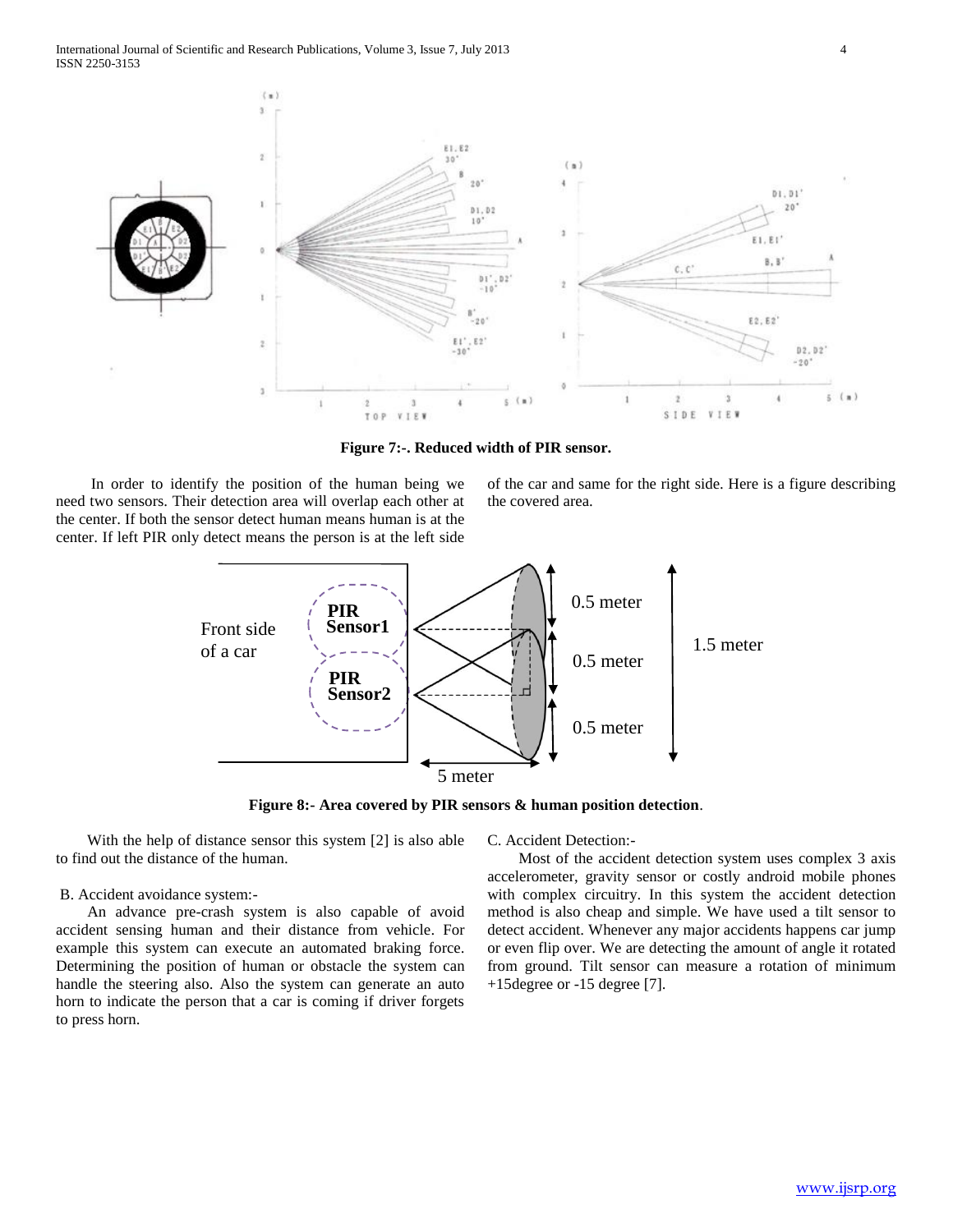



**Figure 9:- Accident Detection using tilt sensor.**

## D. Location tracking without GPS

 As all of us think that without GPS locating any object is not possible, but this information is not valid anymore. By the help of unique code, broadcast by each BTS tower it is possible to get the location of any GSM module at about certain limit of acceptability. Of course the location provided by this method is not as accurate as GPS data, but still its error margin is small enough to consider.

How the method works:

Code description: MCC – Mobile Country code MNC – Mobile Network Code LAC – Location Area Code CID – Cell ID

 This set of code can be extracted from the GSM module, which is continually given by every BTS tower. When a GSM tower is under any tower, module gets this information at the very beginning. This code can be posted in the website [8] to get the location of device. Detailed code description can be found in wiki [9].

 Example of the code: For Bangladesh using Grameenphone operator:

MCC - 470 MNC – 01 LAC – 21534(random), CID – (random)

 Device will take the above mention code and send an SMS to the nearest emergency help point. With the help of more developed software it is possible to send the location or even Google location link.

#### E. Atmega8

 Brain of this project is Atmega8 micro-controller. It is a 8 bit Micro controller with RISC architecture. Its speed is up to 16MIPS throughput at 16MHz. It has 8K bytes of flash and 512bytes EEPROM. Operating voltage 2.7v -5.5v, in active mode it consumes only 3.6mA & in sleep mode it consumes less than 1uA current [10]

| (RESET) PC6         |    | 28 | PC5 (ADC5/SCL) |
|---------------------|----|----|----------------|
| (RXD) PD0 [         | 2  | 27 | PC4 (ADC4/SDA) |
| $(TXD)$ PD1 [       | 3  | 26 | PC3 (ADC3)     |
| $(INT0)$ PD2 [      | 4  | 25 | PC2 (ADC2)     |
| $(INT1)$ PD3 [      | 5  | 24 | PC1 (ADC1)     |
| (XCK/T0) PD4 [      | 6  | 23 | PC0 (ADC0)     |
| <b>VCC</b>          | 7  | 22 | <b>GND</b>     |
| <b>GND</b>          | 8  | 21 | <b>AREF</b>    |
| (XTAL1/TOSC1) PB6 [ | 9  | 20 | <b>AVCC</b>    |
| (XTAL2/TOSC2) PB7   | 10 | 19 | PB5 (SCK)      |
| $(T1)$ PD5 [        | 11 | 18 | PB4 (MISO)     |
| $(AINO)$ PD6        | 12 | 17 | PB3 (MOSI/OC2) |
| $(AIN1)$ PD7        | 13 | 16 | PB2 (SS/OC1B)  |
| $(ICP1)$ PB0        | 14 | 15 | PB1 (OC1A)     |
|                     |    |    |                |

**Figure 10:- Atmega8 Pinout.**

#### III. CIRCUIT DESCRIPTION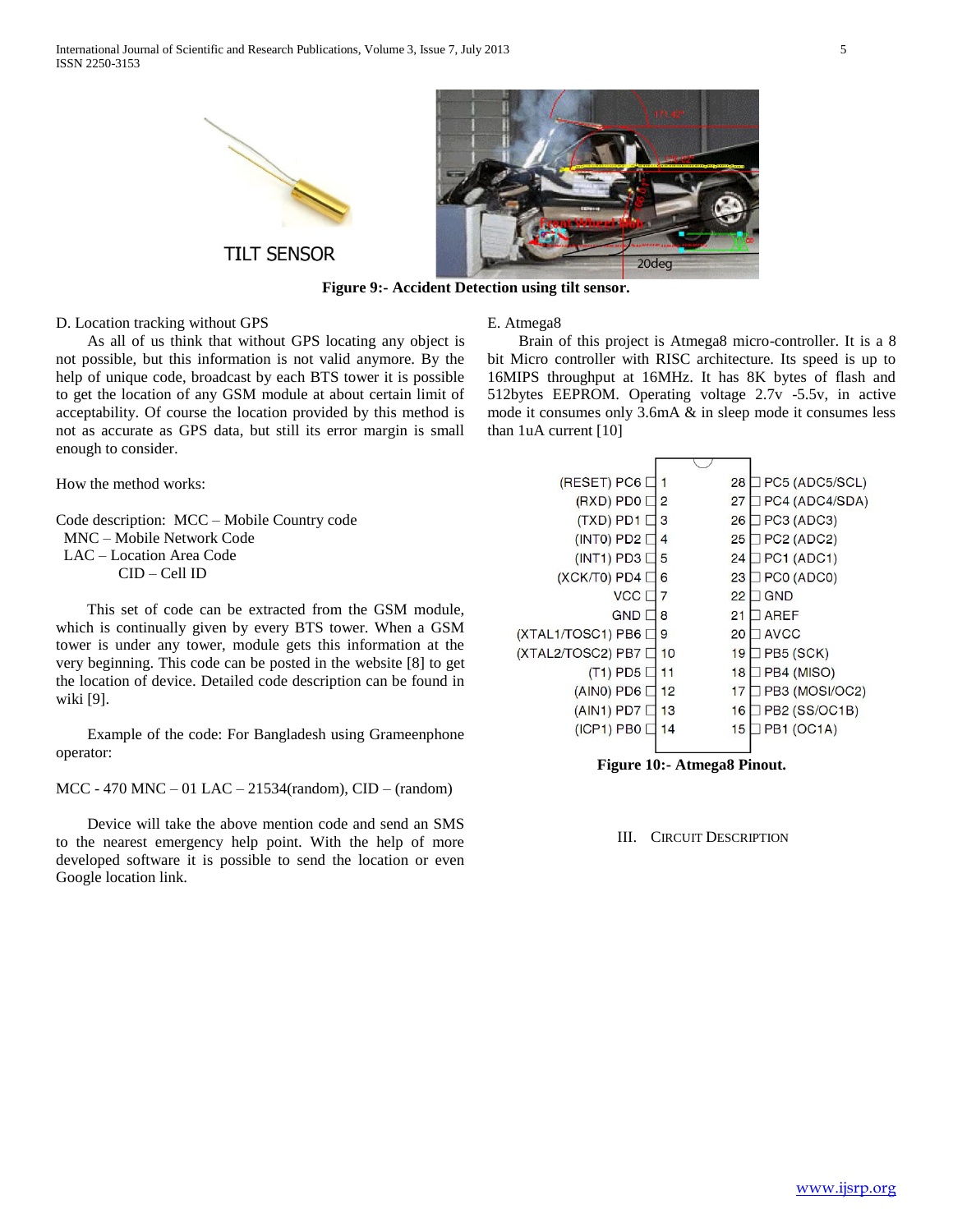

**Figure 11:- Schematic Diagram**

 The controller used in this project is ATMEGA8. Two PIR sensors are connected to PORTB0 & PORTB1 bit. One tilt sensor is connected to PORTB1 bit. All these sensors give digital input that's why all these 3 pins are pulled down by 10K resistors. Here all the VCC are +5v. GSM module communicates with microcontroller through UART. Other 2pins used to control the GSM module. Through PWR\_key GSM module can be turned on or turned off through microcontroller. STS\_key gives the turned on or off status of GSM module to microcontroller. One led is connected with Net\_light pin. This led shows the availability of network of GSM module.

 Circuit operation is simple. First step is to detect human. There are three possibilities, human is at left side of the car, at the middle of the car or at right side of the car. If human is at left side only PIR1 will generate a high signal, if human is at the center both the PIR will generate high signal & if the person is at right side only PIR2 will generate a signal. According to the PIR a signal will be sent to turn the staring to avoid the human. If avoidance of obstacle is not possible then the tilt sensor will be get shorted and a +5v will go through PINB2 bit. When microcontroller gets this signal it initiates an alarm and send a sms through GSM module finding the coordinate location.



**Figure 12:- Front view of the Hardware**